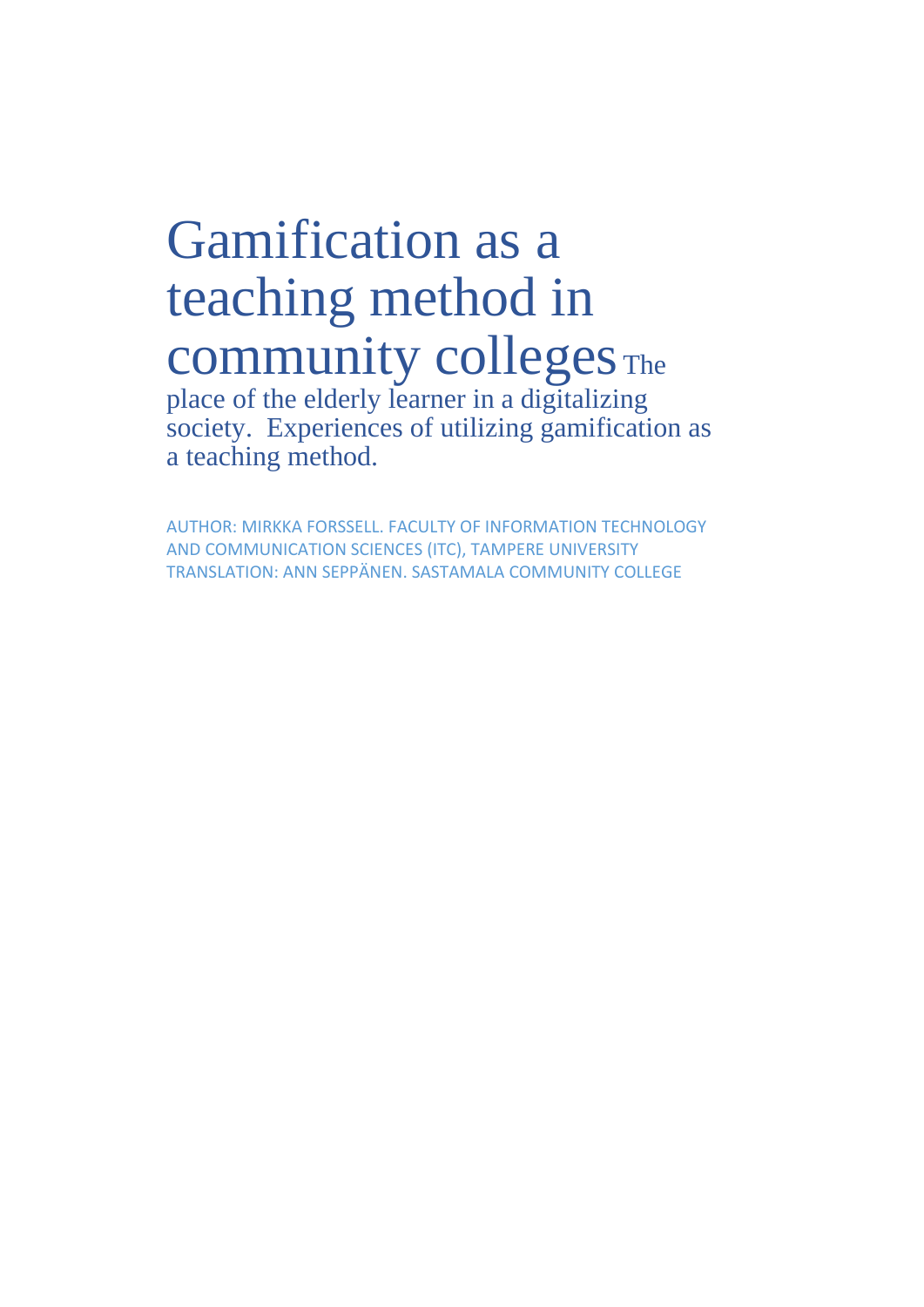# contents

| From supermarket slot machines towards games promoting participatory learning 11    |  |
|-------------------------------------------------------------------------------------|--|
|                                                                                     |  |
|                                                                                     |  |
| Developing senior-friendly games through user-centred design of user interfaces  14 |  |
|                                                                                     |  |
|                                                                                     |  |
|                                                                                     |  |
|                                                                                     |  |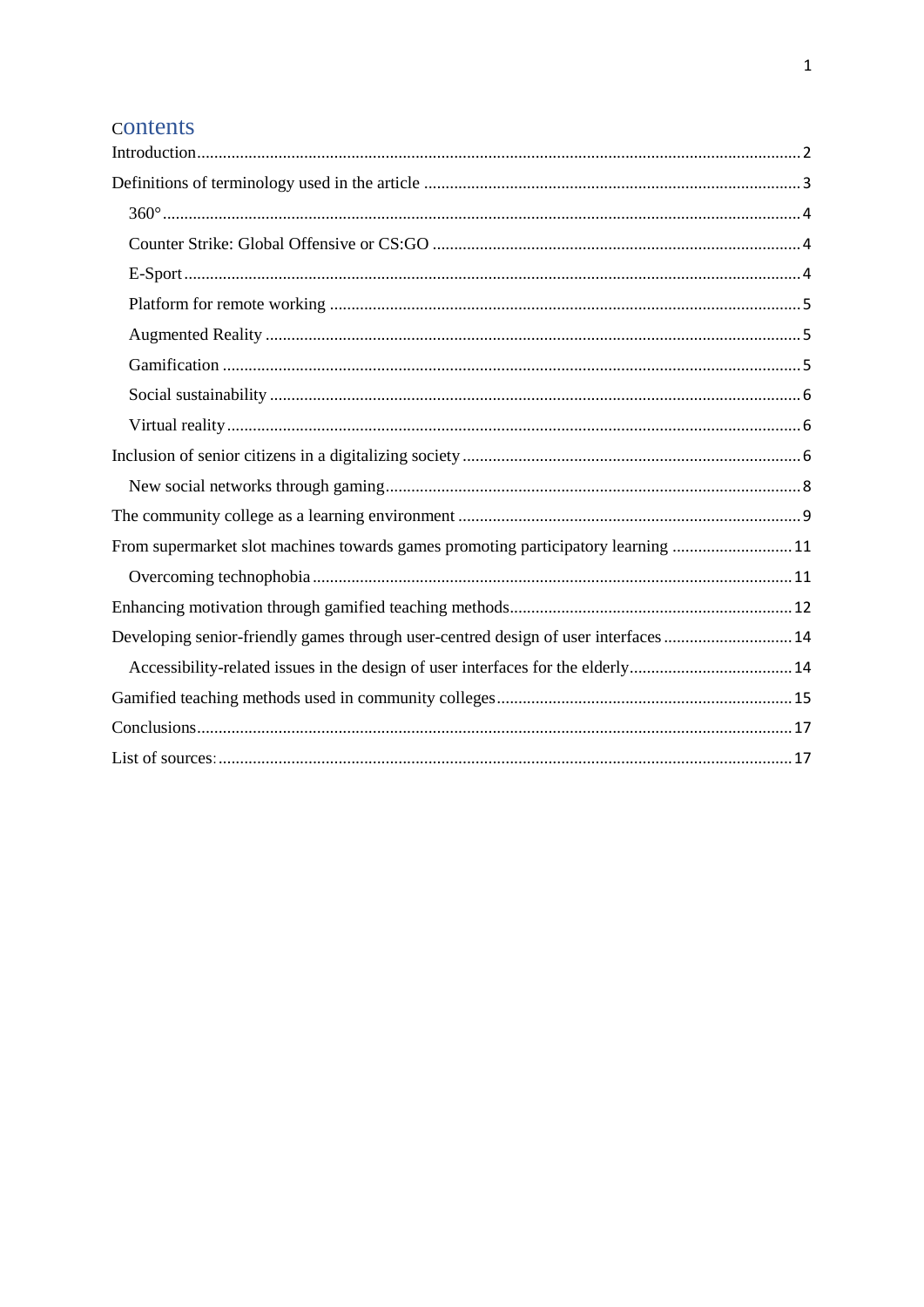## <span id="page-2-0"></span>Introduction

Sastamala Community College and Tampere University are collaborating on research into senior citizens' experiences of gamification and the use of platforms for remote working in community college courses. The sample group for the research comprises students at Sastamala Community College; the age range represented in the sample will become clear as the research proceeds. This article, which is one part of the joint research project, reviews earlier experiences of utilizing gamification as a teaching method in community colleges. The gamification experiments described in the article took place at Kerava Community College and in the *Hae mut! Digistä mua!* project. (*Get me! Digify me*!) Using information obtained through this experimentation, a process is under way to develop gamification methods for integration into existing courses run by Sastamala Community College. The aim is to familiarize students with features of interactive technology and lower the barriers which inhibit people from experimenting with and using new forms of technology. Courses with integrated game features will be introduced in the autumn semester, 2021. On the basis of feedback obtained from users, the courses will be developed further and offered again in the spring semester 2022.

The research will investigate the attitudes of senior citizens towards gaming, in particular the gamification of teaching. It will also study what elements of gaming alleviate possible fears and anxieties. The aim is to ameliorate elderly learners' attitudes towards gaming and persuade them of its benefits. The research will focus on the attitudes and feelings of learners in senior age groups towards games created for teaching purposes. No research has been done before on elderly learners' experiences of gamification as a teaching aid. The findings can be utilized for improving the teaching of elderly learners both in this country and internationally. Many senior citizens are complete novices when it comes to using technology and they have particular needs which must be taken into account in the design of games and user interfaces. The results of the research will be utilized in the future to enhance the teaching of elderly learners at Sastamala Community College. The research findings can also be used to improve the design of mobile services and training programmes aimed at senior citizens.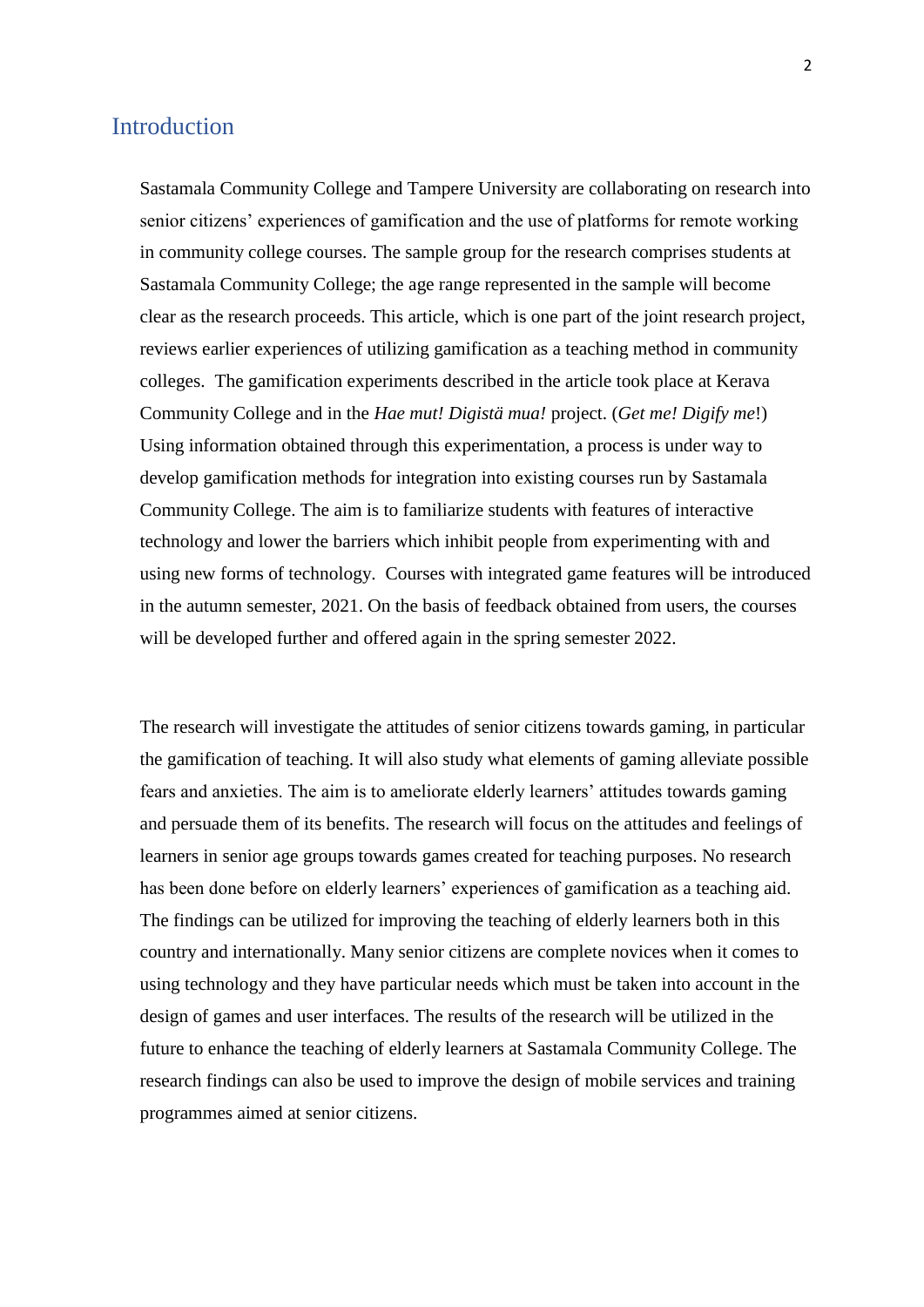*Research question 1. What kind of feelings and attitudes do elderly learners have towards the gamification of teaching methodology? Research question 2. When technological tools such as platforms for remote working and gamification techniques are used in teaching, does this lower the threshold for elderly learners to experiment with new forms of technology? Research question 3. What technological issues cause anxiety and fear? Research question 4. What kinds of teaching methods inspire enthusiasm and make learning a thrilling experience?*

In the course of this research, elderly learners will use and experiment with various forms of interactive technology such as platforms for remote working, online gaming, and mobile videogames. The participants will also have access to video-tutorials which they can watch independently on their home computers or mobile devices. The issues covered in the tutorials are practised and revised with the help of games which the participants play independently on their own computer or smart phone. Stenberg (2014) describes how the wishes and needs of senior citizens regarding technology have been investigated in various surveys and studies from many different angles. Only the views on the subject of senior citizens themselves have so far been largely missing. Assumptions have been made that elderly people are inflexible technophobes who resist all forms of change. (Stenberg 2014, 119 in Ikäteknologia 2014 Leikas, Jaana (Ed)). Stenberg (2014) also refers to interviews with elderly people conducted for the KÄKÄTE project in 2012, which revealed that one brake on the adoption of technology by elderly people was the lack of opportunity to experiment, thus the interviewees had no way of knowing what kind of application or service would suit them best. (Stenberg 2014, 120-121 in Ikäteknologia 2014 Leikas, Jaana (Ed)).

## <span id="page-3-0"></span>Definitions of terminology used in the article

In this article, specialized terminology is used relating to technology, software applications and computer games. Some terms may not be familiar to all readers, so the main ones are defined in the paragraphs below in order to facilitate understanding of the issues discussed.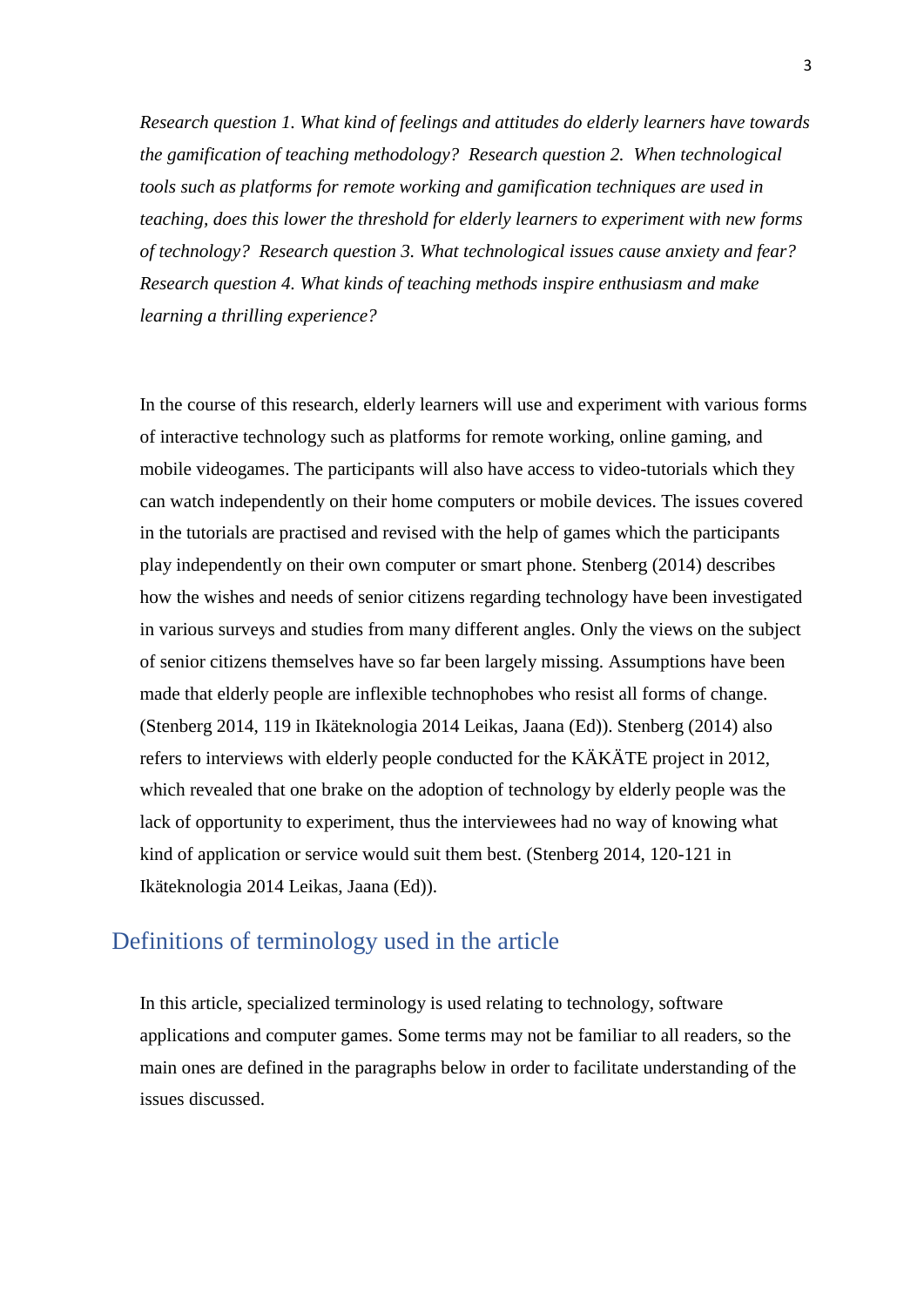<span id="page-4-0"></span>360° means panorama photographs or videos. Panorama pictures can be taken with a smart phone which has the  $360^{\circ}$  features. It is possible to photograph one's entire surroundings and view the images on a smart device by rotating it through  $360^{\circ}$ . A  $360^{\circ}$ learning environment, or virtual learning environment, means that educational content has been added to  $360^{\circ}$  pictures or videos, using, for example, Thinglink software. The content may be in the form of sound, text or image, and students can use it independently on their own computer, phone or tablet. A  $360^0$  learning environment works on normal smart devices, or can be experienced immersively by using virtual reality glasses (Forssell, M. 2020).

#### <span id="page-4-1"></span>Counter Strike: Global Offensive or CS:GO

According to Eurheilu.com (2021), Counter Strike: Global Offensive, or CS:GO, is one of the most popular e-sport games. Several large-scale tournaments, with prize money amounting to hundreds of thousands of dollars, are arranged every month all over the world. The main theme in CS:GO is an on-going battle between terrorists and police antiterrorist forces. At the beginning of the game, the terrorists are given a bomb, and their goal is to explode the bomb or eliminate all the anti-terrorist forces. The anti-terrorists' goal is to prevent the bomb being exploded or to eliminate the terrorists. A competition game of CS:GO comprises 30 rounds, and the first team to win 16 rounds are the winners.

#### <span id="page-4-2"></span>E-Sport

According to the Finnish Esports Federation, SEUL ry, (2019) electronic sport or e-sport, means competitive sporting activity which is enabled by information technology. It includes both team and individual events, depending on the game and the form of the game. The most common e-sport games are recreational video games played on a computer or game console; they can be sub-divided into a number of different categories or genres. The game becomes an e-sport when it is played competitively between individuals or teams via the internet. In competitive gaming, the players compete with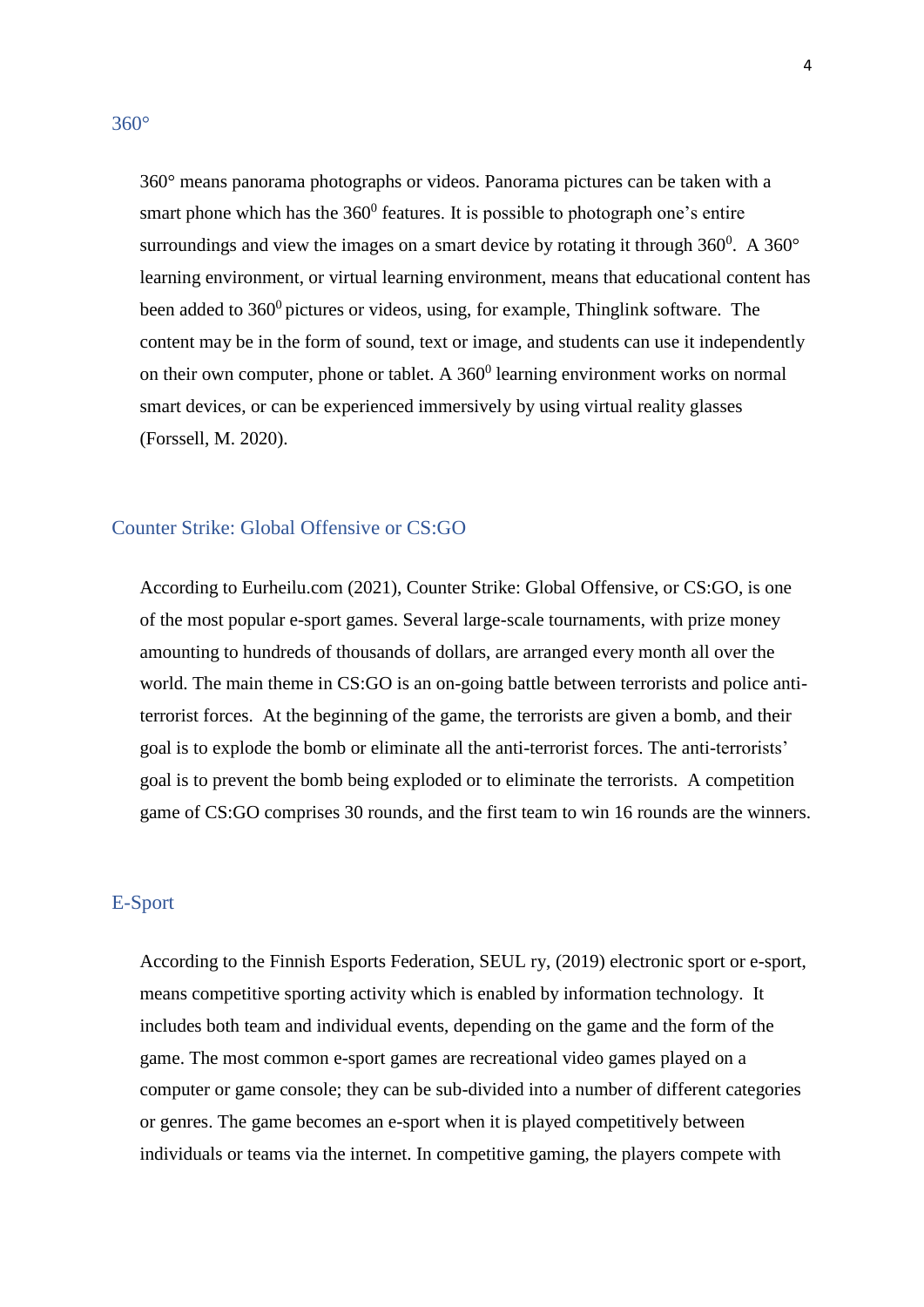each other to meet a challenge set by the terms of the game. Not all gaming is e-sport; only that kind of electronic gaming where players compete with each other over the internet in a goal-oriented way.

#### <span id="page-5-0"></span>Platform for remote working

This term refers to software tools for video-meetings, which enable two or more people to see and communicate with each other from different locations via the internet. The communication takes place in real time via sound and video, using smart devices. Many remote working platforms include other features, such as Chat boxes, where participants can type messages for each other (Forssell, M. 2020).

#### <span id="page-5-1"></span>Augmented Reality

Augmented Reality (AR) means a computer-generated display which is superimposed on or integrated with the real-world environment, and which is experienced with some kind of AR projection device. The content may be in the form of images, sound, text, video, or GPS information, which are experienced as additional elements within the real-world environment. AR events take place in real time (Forssell, M. 2020).

#### <span id="page-5-2"></span>Gamification

Plass, Homer, Kinzer (2015) define the term gamification as a way of motivating people to participate in a particular activity by the inclusion of game-like elements and incentives. With gamified activities and game-based learning, the idea is to design activities that will be interesting and motivating for participants and will incentivize them to persist with the learning task in hand. Gamification also aims to lower the threshold for using interactive technology among novice users.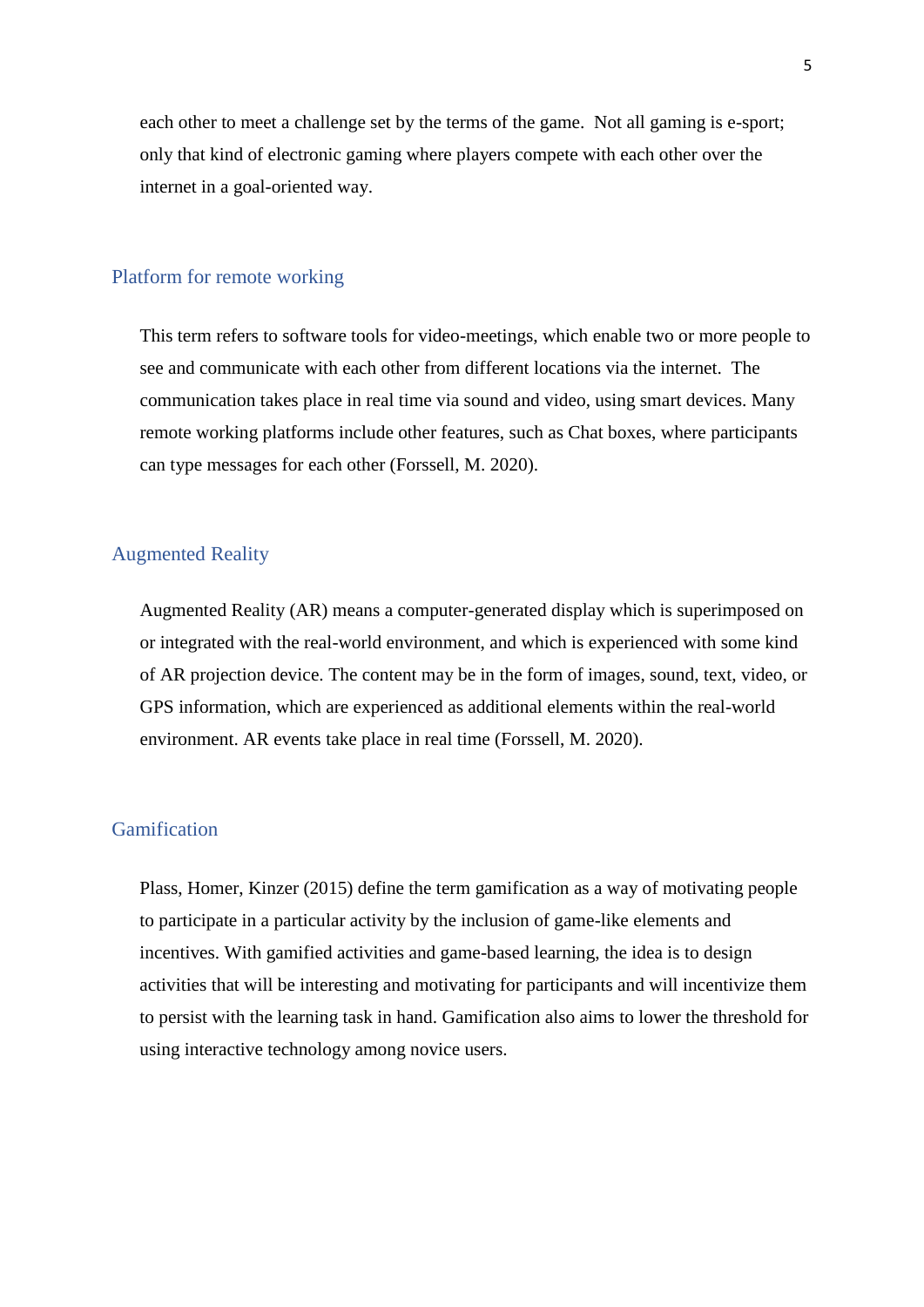#### <span id="page-6-0"></span>Social sustainability

According to the Finnish Institute of Health and Welfare (2019), social sustainable development means that the prerequisites for well-being are transferred from one generation to the next. Its objective is to reduce inequality in measures of well-being, social participation and health. Prerequisites for social sustainable development include a fair distribution of resources and opportunities, and possibilities for individuals to control their own lives. Social sustainable development also requires social participation, community spirit, and engagement with society.

#### <span id="page-6-1"></span>Virtual reality

Virtual reality (VR) is a synthesized reality which aims to simulate a real-world environment. Virtual reality can be created with  $360^{\circ}$  graphics and video. To experience virtual reality technology, special VR glasses are needed (Forssell, M. 2020).

# <span id="page-6-2"></span>Inclusion of senior citizens in a digitalizing society

Digitalization has created challenges for elderly people in managing their daily lives. Online banking, mobile payments, instant messaging and applications for direct payments are bewildering for elderly people who are unfamiliar with mobile technology. Keeping senior citizens abreast of changes and developments in society is one factor in social sustainability. According to Laukka (2018), digitalization means the integration of digital technology as a meaningful and permanent feature of various areas of life. Anne Sakari (2004) warns that the elderly are one of the groups at risk of marginalization as a result of the increased pressure towards digitalization in society. As the world around us becomes ever more technology-centred, concerns have been raised about social equality, and about how the benefits of technology might be spread to the growing population of senior citizens.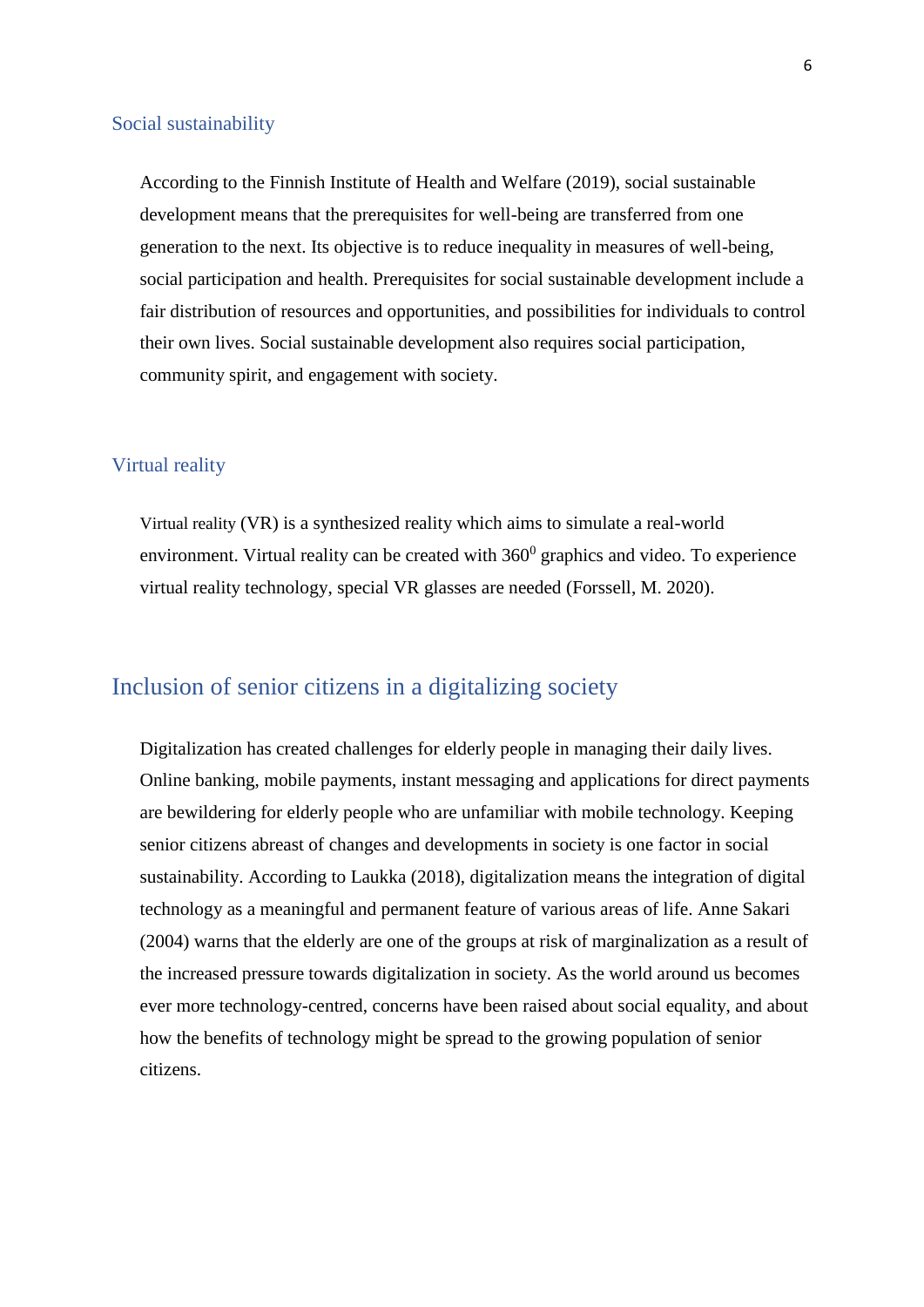At the same time, technology has increased its significance in the lives and homes of senior citizens. Jyrkämä (2014) discusses technology from the point of view of its role in supporting elderly people. Aging is a process of change related to the years we have lived and our situation in life. Elderly people live their daily lives with technology and come across different forms of technology as they go through life. Technology creates challenges; it makes us learn new things and change our attitudes all the time.

Keeping elderly people on board amidst constant changes and developments is an important factor in the sustainability of our society and communities. We live in a society where services are becoming digitalized to an ever-increasing extent; it is simply assumed that everybody has the ability and the possibility to avail themselves of on-line services. In earlier research into elderly people as users of technology, Rahikka (2013) reported optimism that technological solutions would solve everyday problems and make people's lives easier. The use of technology includes features that promote people's well-being, but at the same time it risks deepening divisions and increasing social disadvantage among certain groups. Rahikka (2013) reports that as social and health services moved online, more attention started to be paid to the position of those citizens who do not have the possibility to access services via the internet. People in older age-groups who cannot access internet services are therefore in a disadvantageous position compared with younger age-groups.

In an information society, those who are both socially and technologically marginalized are in the weakest position of all. Some of the causes of marginalization are ill-health, old age, or the costs of access to information technology. Säävälä (2016) points out how difficult it is to manage these days without a computer or smart phone. It is part of the Finnish government's programme to move all official services for the public into electronic form. Many municipalities have moved social and health services online. Brick and mortar banks are few and far between. Yet in an interview with Hilkka Säävälä (Säävälä 2016), Jaana Leikas, a researcher at the Technical Research Centre of Finland (VTT) reports how ill-adapted current technology is to the needs of elderly users. Leikas goes on to say that the prevailing enthusiasm for all things digital has blinded decisionmakers to the fact that modern-day technology does not meet the needs of the elderly.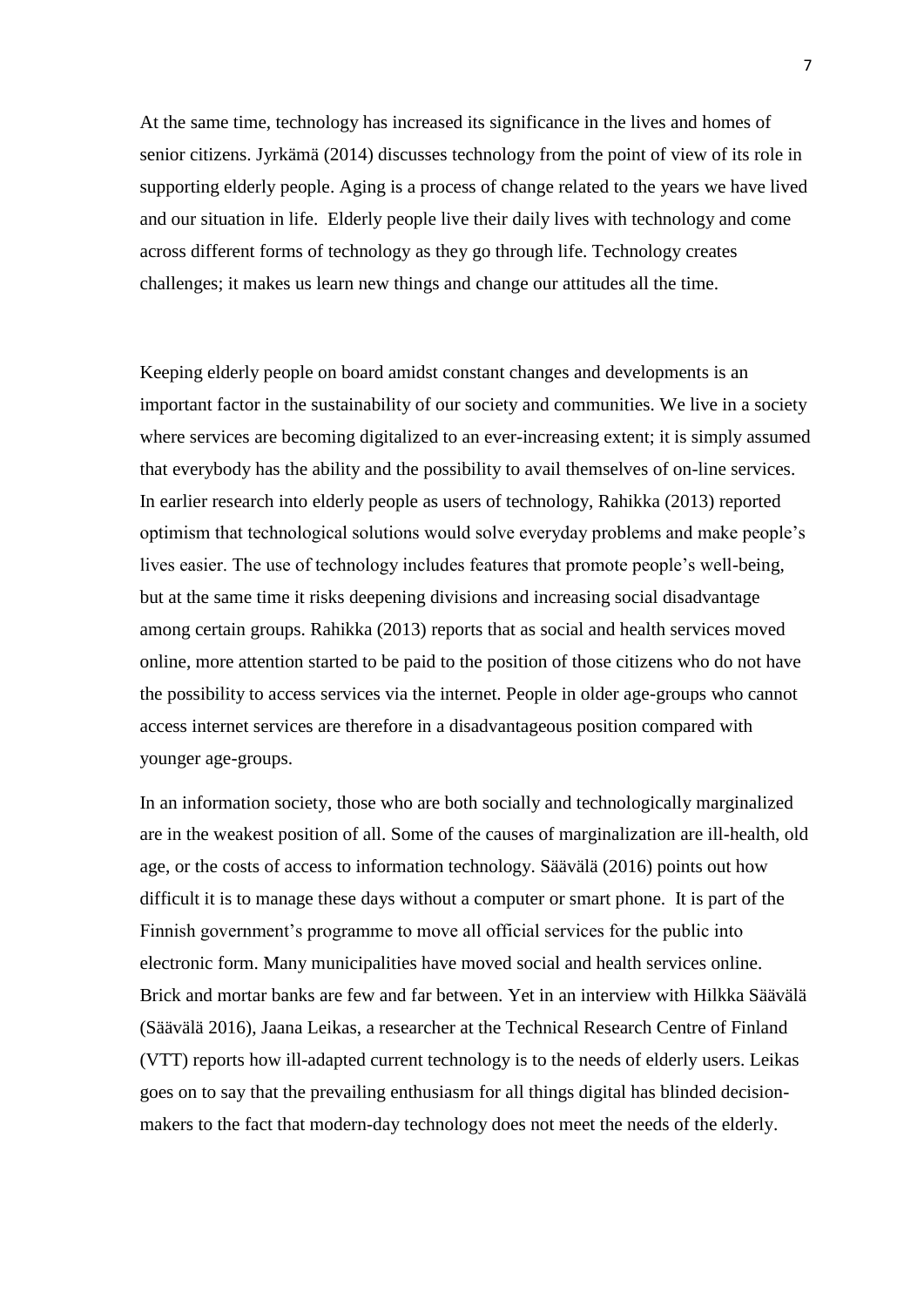For many senior citizens, the threshold for using a computer for the first time and using it to access the internet looks impossibly high. Erkkilä (2015) refers to Kumar et al. (2013), who reported on elderly people's fears of using computers. These fears have to do with security risks, and with concerns about identity fraud and the vulnerability of the technology. Such fears have been fanned to a great extent by the media, which have reported extensively on online security risks, internet fraud and identity theft. Erkkilä (2015) refers to research by Morris et al. (2015), which found that, although the elderly do have fears and prejudices, they are often interested in finding out about new technologies and applications. Furthermore, according to Doyle et al. (2020), elderly people have been shown to have an open-minded approach to new technology, especially when they expect to gain personal benefit from using it.

#### <span id="page-8-0"></span>New social networks through gaming

According to Alila et al. (2011), social participation is considered a key factor for promoting an individual's well-being. Social networks and participation act as protective mechanisms against disorganisation phenomena, low personal well-being and marginalization. When discussing measures of social participation and the internal cohesion of a society, one problem that is frequently mentioned is that of loneliness. According to Doyle et al. (2010), social intercourse decreases with age, as one's children leave home and people in one's immediate circle die. Computers can improve the lives of socially isolated individuals by enabling them to keep in touch with friends and family members who live far away.

Loneliness and shrinking social networks are daily reality for many elderly people. Could getting acquainted with technology and playing online community games bring something new to the lives of elderly people? In many vocational institutions, it is possible to study goal-oriented gaming, or e-sport, as part of a programme of vocational education. I would like to see courses in e-sports targeted at senior citizens introduced into the educational offerings of community colleges, too. Koskela (2020) interviewed Harry Mälkki, a member of the Grey Gunners, which is one of the teams competing in the CS:GO e-sport game. Mälkki hopes to play a part in lowering the threshold for experimenting with gaming and making it more easily accessible. Mälkki is aware that fears and negative attitudes towards gaming are common among the elderly.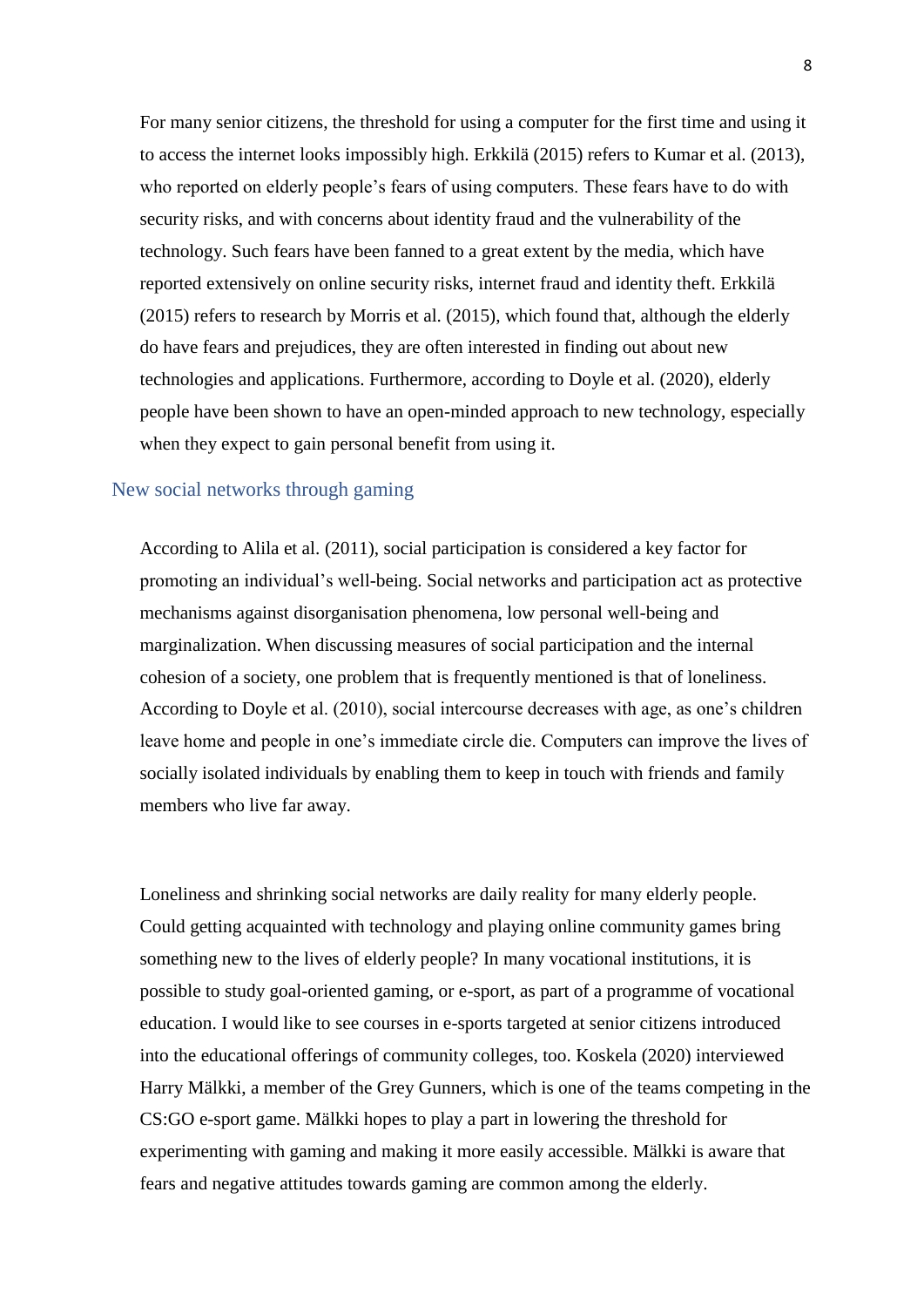Thinking about elderly people living alone, he believes that community gaming would bring them the chance to make new friends. Gaming is a social activity which involves interaction with others, even if the players do not know each other.

# <span id="page-9-0"></span>The community college as a learning environment

I have taught community college courses for senior citizens on subjects including mobile technology, mobile phone applications and social media since 2017. On these courses, seniors have also had a brief introduction to virtual reality, robotics, augmented reality, and  $360<sup>0</sup>$  learning environments. The students have also had the opportunity to participate in the "Joka miehen ja naisen teknologiapäivä" event ("Every man's and woman's technology day"), which is arranged under the auspices of the *Hae mut! Digistä mua!* project (*Get me! Digify me!*). Both the courses and the technology-themed events have been popular among senior citizens, who have come to the classes with high motivation to learn, and aglow with the desire to stay abreast of technological developments.

A safe learning environment, where making mistakes is allowed, is extremely important for elderly learners. Interviewees for a study conducted by Erkkilä (2015), "Ikäihmiset tietoteknisinä vasta-alkajina" ("Senior citizens as information technology novices"), reported positive experiences of community colleges as learning environments, which is in line with my own view. According to Erkkilä (2015), the course-based model of teaching was found to be a good way to learn computer skills. The interviewees for Erkkilä's study reported that the community colleges had provided a safe learning environment, where help and peer support were available. The students mentioned how they had gained from their courses the confidence they needed to start using computers, had found it thrilling to learn about technology, and had been surprised at how committed their co-learners were to attending classes. The amount of psychological peer support that they had received was found to be a significant factor. They reported that the threshold for asking for help had lowered, as other students in the group were at a similar skill level. Being surrounded by people in the same position had made them aware that they were not alone in their learning situation.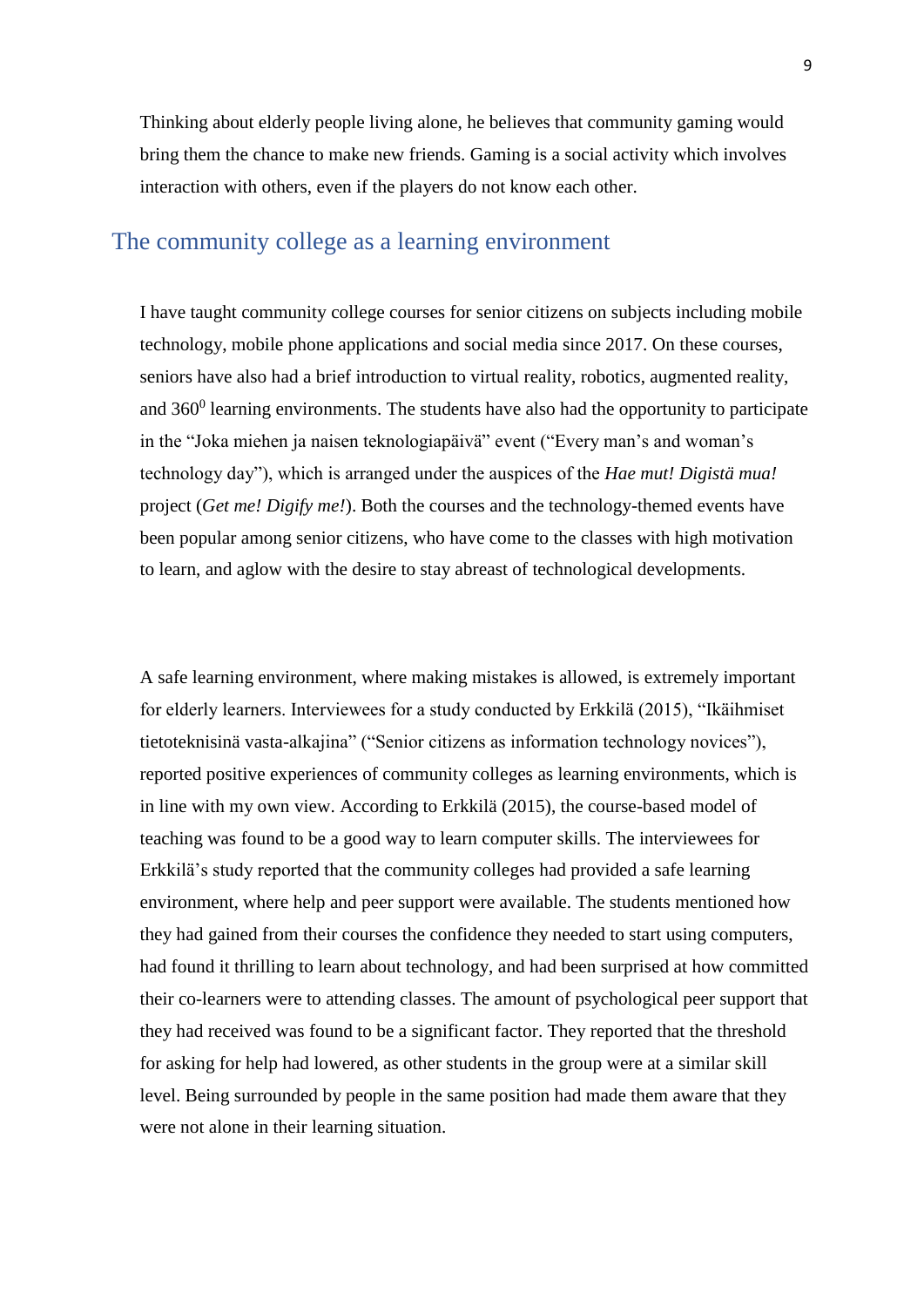Erkkilä's (2015) study showed that successful learning experiences had dispelled the various fears and prejudices which the students had earlier harboured towards information technology.



*Figure 1.One of the exhibitors at the "Joka miehen ja naisen teknologiapäivä" event ("Every man's and woman's technology day"), was Ovobots. Photograph: Mirkka Forssell*



*Figure 2.Testing virtual reality glasses at "Joka miehen ja naisen teknologiapäivä" event ("Every man's and woman's technology day"), Photograph: Mirkka Forssell*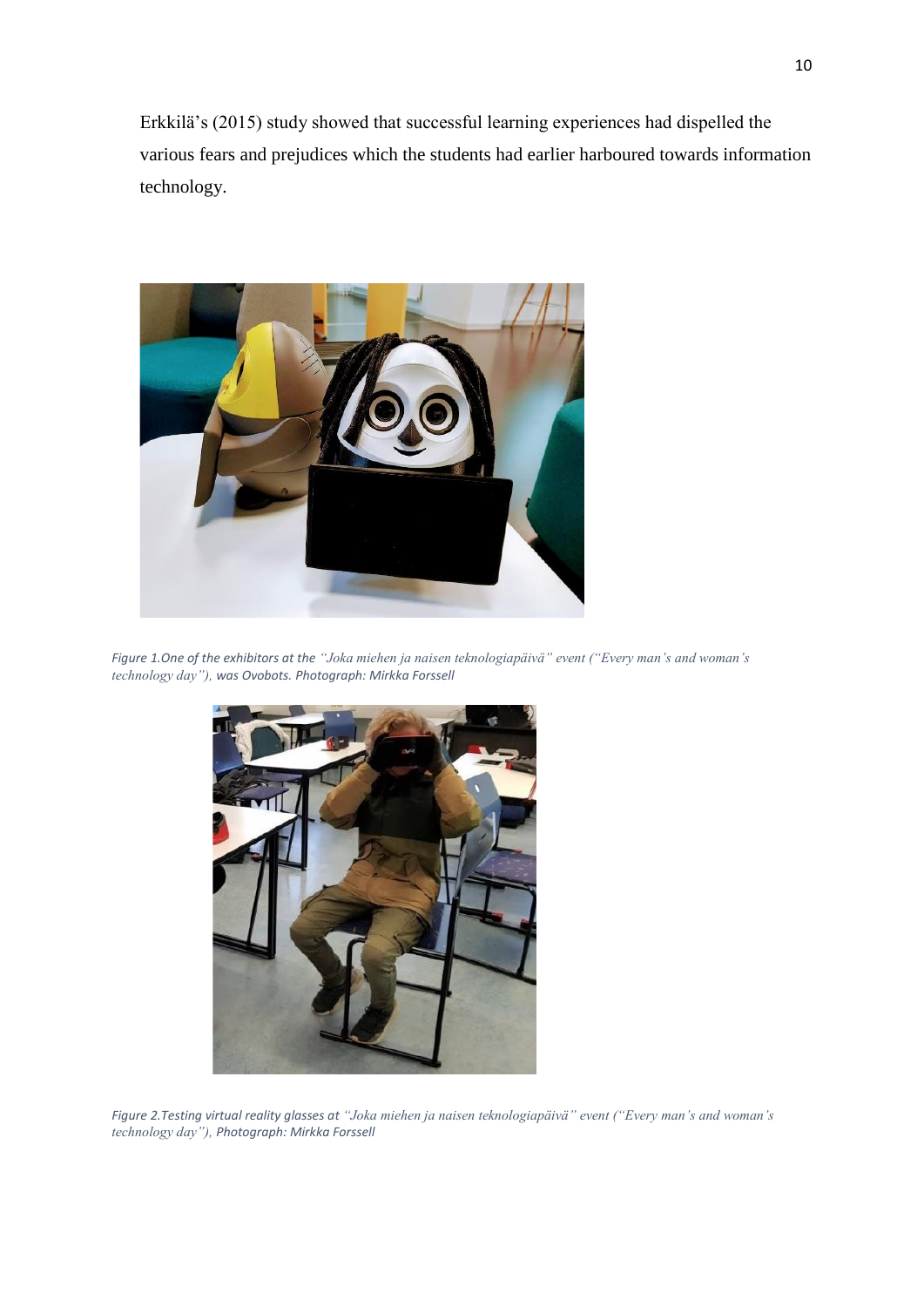# <span id="page-11-0"></span>From supermarket slot machines towards games promoting participatory learning

A senior citizen who games brings to mind for many people the image of an elderly person playing the slot machines in supermarket doorways. There are many negative associations and taboos attached to the idea of seniors' gaming. I was working at the "Joka miehen ja naisen teknologiapäivä" event ("Every man's and woman's technology day"), which was arranged on 21.1.2020 as part of the "Hae mut! Digistä mut!" project ("Get me! Digify me!"). At this event, elderly people had the chance to try out Microsoft's Hololens glasses. This item on the programme was run by Tuusula Community College. There were two alternative demos available: a shooting game, and a display of still objects. I interviewed the Tuusula Community College personnel after the event and asked them what the seniors had thought about their experiences with Hololens, and which demo had had most takers. It turned out that the seniors had not been offered a choice of demos; the staff had given all of them the demo showing still objects because they thought it was more "suitable" for elderly people. This was a good example of the kind of presumptions which are made about gaming and the elderly; features typical of many games are considered somehow unsuitable for seniors.

The reason I am interested in elderly gamers is exactly because of the sensitive nature of the subject, and the presumptions about it that people make. I have followed for a long time one of the teams which competes in the Counter Strike online community game; the team is known as the Grey Gunners and all its members are over 70 [\(https://news.lenovo.com/introducing-the-grey-gunners-lenovos-finnish-senior-e-sports](https://news.lenovo.com/introducing-the-grey-gunners-lenovos-finnish-senior-e-sports-team/)[team/\)](https://news.lenovo.com/introducing-the-grey-gunners-lenovos-finnish-senior-e-sports-team/). These are the people who inspired me to do research into this topic.

#### <span id="page-11-1"></span>Overcoming technophobia

In courses for elderly people, different emotions and attitudes towards technology have arisen. Some students do experience anxiety and fear, but others are bursting with enthusiasm, and want to know and learn more about new forms of technology.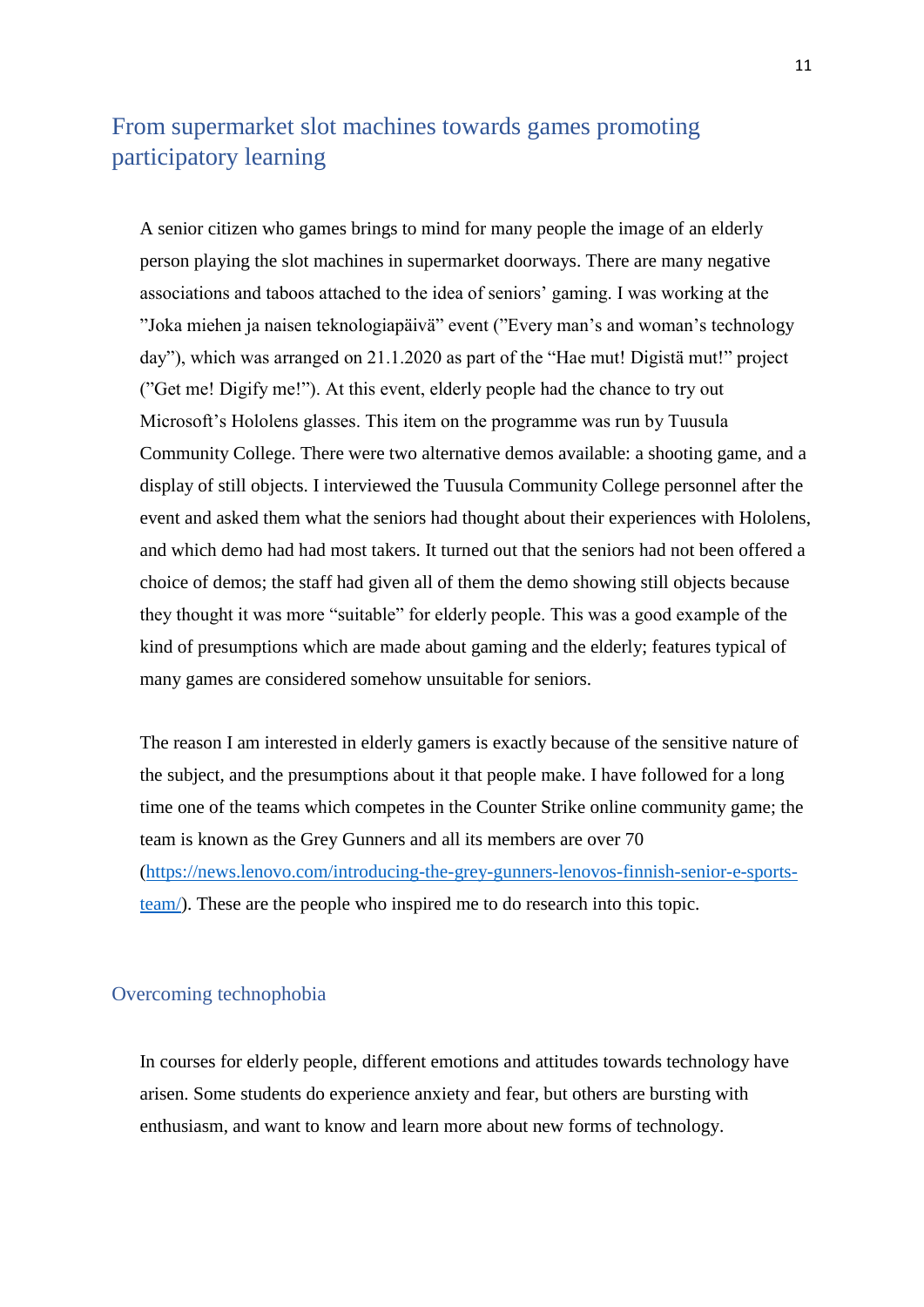When faced with students' prejudices and negative attitudes towards new forms of technology, I have tried in my teaching to lower the threshold for students to try out and experiment with new technology-related issues. When students feel reluctant to use smartphones or to try out new features, I have attempted to lower the threshold for them by introducing a mobile game as a teaching aid. After the class, the course topics have been revised with the help of a mobile game called Kahoot, in which the students revise the content of the lesson by taking part in a quiz. One aim of experimenting with Kahoot is also to lower the threshold for seniors to try out new kinds of learning environments. In courses for seniors, the students' own attitudes towards technology present challenges. In a lecture about the Android smart phone, given at Kerava Community College on 24.9.2019, the listeners were offered the opportunity to try out virtual reality glasses. At the end of the lecture, the topics covered were reviewed by getting the students to participate in a Kahoot game on their mobile devices. A few of the students were sceptical of the activity at first and questioned its usefulness: "What good is this to me?"

# <span id="page-12-0"></span>Enhancing motivation through gamified teaching methods

Right from the early days of our education system, different kinds of games have been utilized as teaching aids. As technology has developed, the gamification methods have changed - from doing crossword puzzles in books to playing games on computers and mobile devices either independently or in groups. Amr (2012) makes five points about the benefits of games for teaching. Firstly, games that take place within a simulated environment arouse the students' interest more successfully than conventional classroom teaching. Secondly, students learn fact-based material more easily through games than through conventional teaching methods. Amr's third point is that knowledge learned through game-playing is retained longer in the student's memory. Fourthly, with the help of games designed for teaching purposes, students gain practice in critical thinking and hone their data acquisition skills. Finally, Amr points to positive changes in students' attitudes towards the subject matter to be learned.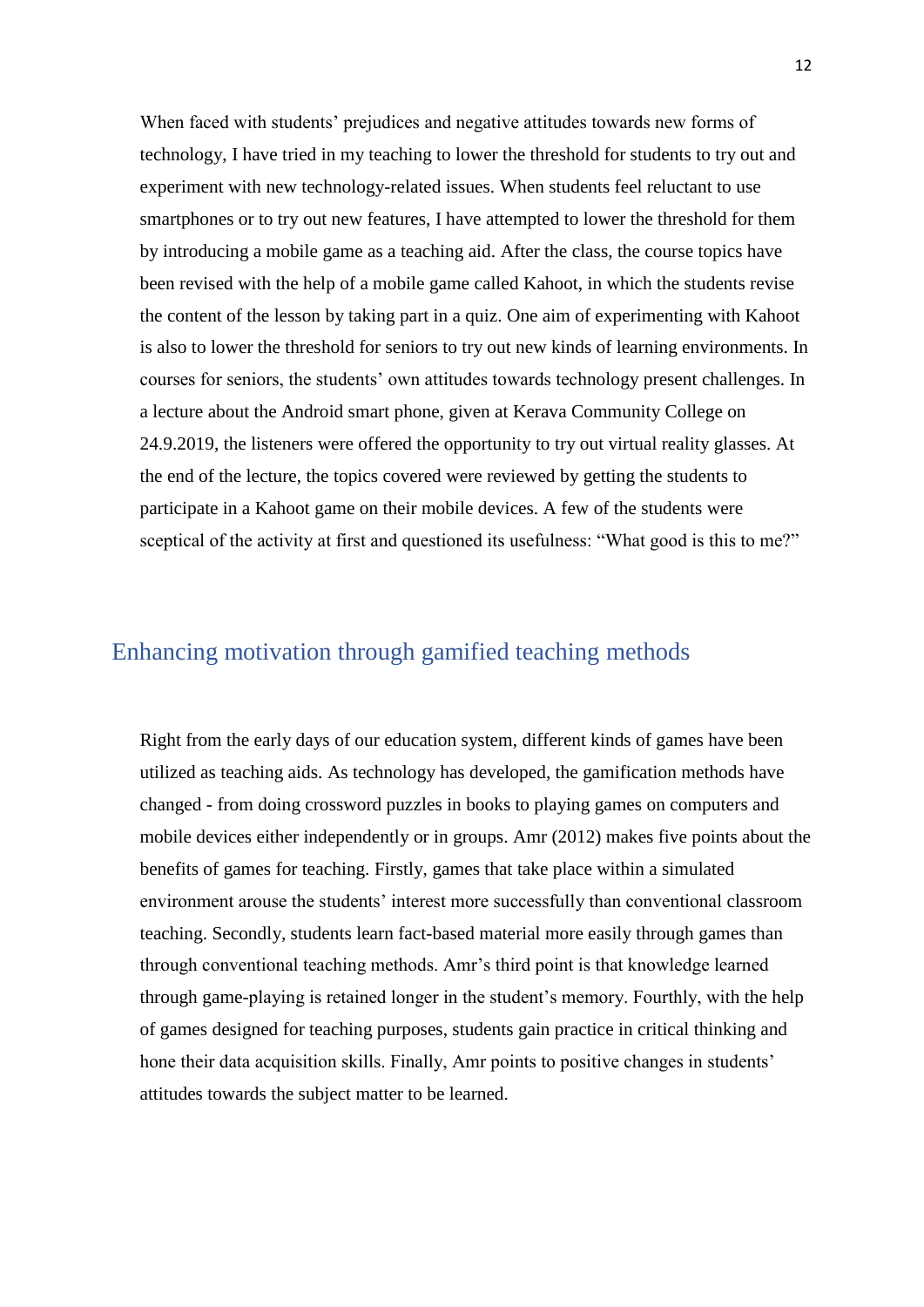Indeed, increased motivation and a more positive attitude toward the subject matter being taught is one reason why games are utilized so much as teaching aids. Particularly in the teaching of subjects considered difficult, different kinds of games are a great boon. For example, a great deal of development work is going into games for teaching maths and languages. As a community college teacher, I noticed how difficult many students found our courses in using computers, smartphones and tablets. The threshold for using these devices seemed impossibly high at first.

With elderly students at Kerava Community College, we practised using Android phones and applications with the help of the game Kahoot. The players used their own smartphones to answer questions in the game. The students were enthusiastic; everybody was keen to participate and a competitive spirit arose within the group. I was struck by how much a game of Kahoot lowered the threshold for using smart phones among these students. The positive experiences gained from this teaching situation encouraged me to continue my research into the utilization of games to support teaching. Mayer (2019) writes about the power of games to motivate and describes five theories of learning motivation. *Interest and personal value theory* posits that people strive to learn when they are interested in and find personal meaning in the subject matter being taught and material related to it. According to *self-efficacy and attribution theory*, students take pains to learn when they experience success in set tasks and notice that their efforts lead to successful learning outcomes. *Goal-setting theory* proposes that learning is more effective when people have a clear learning goal to aim for. According to *self-directed intrinsic motivation theory*, learning takes place when students are in control of their own learning and are motivated by internal incentives. With the *kinaesthetic and social-interaction theory*, learning takes place through social interaction between the learner and the teacher, making use of physical movement in the teaching setting.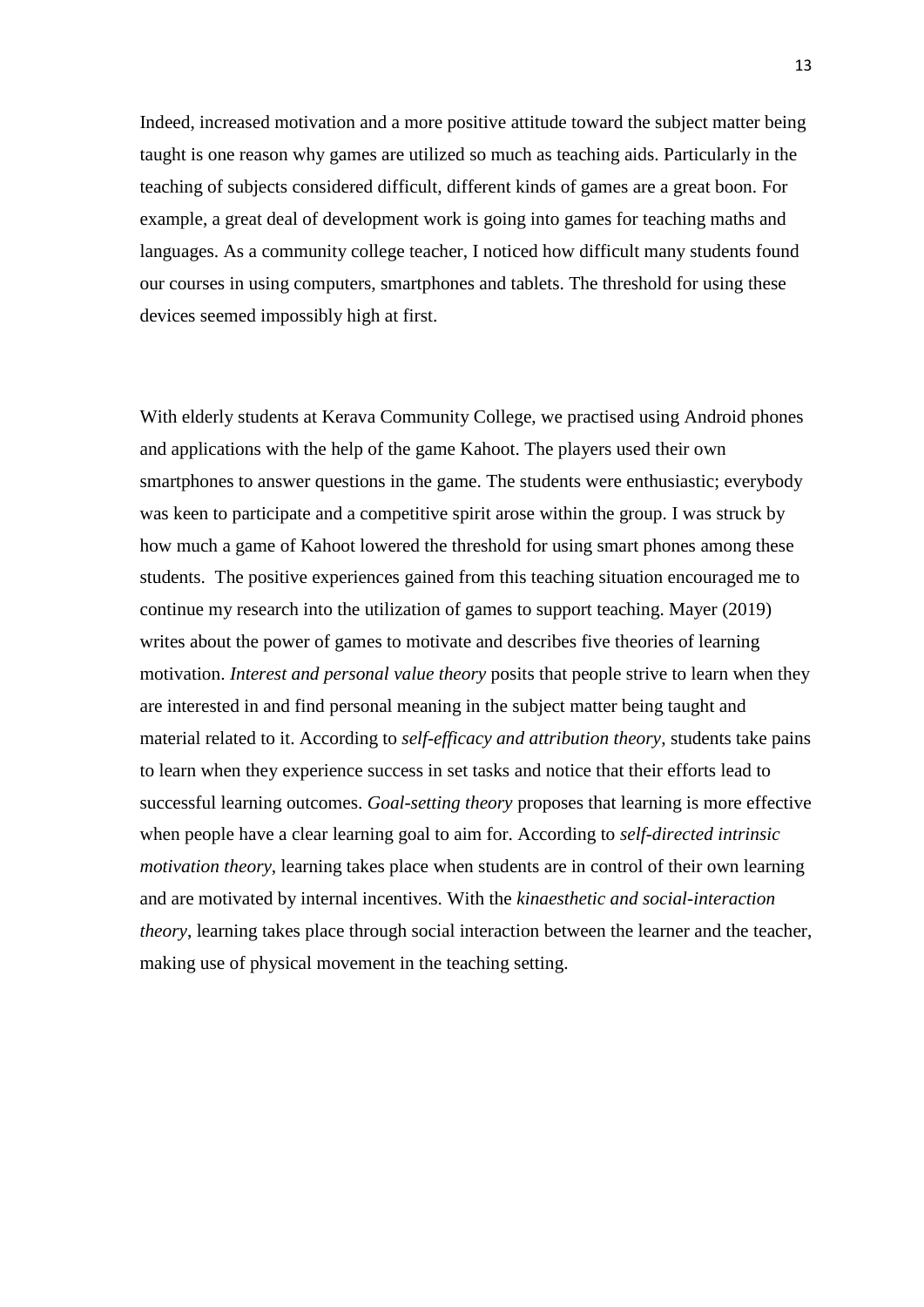# <span id="page-14-0"></span>Developing senior-friendly games through user-centred design of user interfaces

In the future, I would like to see a scenario in which gaming is considered not only a tool for diversifying teaching methodology, but also as a therapeutic aid. Grey L. West et al. (2017) investigated gaming among elderly people and found that gaming brought them many benefits. For example, cognitive function improved; positive results were achieved on memory tests; an increase in the quantity of grey matter in the brain was discerned. In an interview with Koskela (2020), Harry Mälkki, a member of the Grey Gunners CS:GO e-sport team, reported that gaming brings him excitement, challenges, and experience of success. He believes that gaming has developed and maintained his cognitive capabilities. He had experienced improvements in his ability to concentrate, observation skills, memory, reaction speeds, and in his hand-eye co-ordination.

#### <span id="page-14-1"></span>Accessibility-related issues in the design of user interfaces for the elderly

When designing user interfaces for the elderly, issues to take into account are deteriorating eyesight and hearing, memory problems and declining dexterity. Verma and Hätönen (2011) explain how musculoskeletal disorders such as rheumatoid arthritis, osteoporosis and sarcopenia (age-related loss of muscle mass) impair the operational capabilities of many elderly people. Verma and Hätönen (2011) also describe how changes in the sense perceptions of elderly people weaken their ability to manage independently. In addition to a deterioration in eyesight, the eyes of elderly people also become more sensitive to wind, light, and changes in temperature. Glare sensitivity increases as the eye reacts more slowly to variations in light intensity. Distinguishing between colours becomes more difficult. The amount of light reaching the retina diminishes, so that more light is needed to see. Depth perception weakens, too, which causes difficulty in noticing steps and differences in levels. To accommodate people suffering from eyesight and hearing impairments, an environment must have sufficient lighting, and good conditions for listening and visual perception.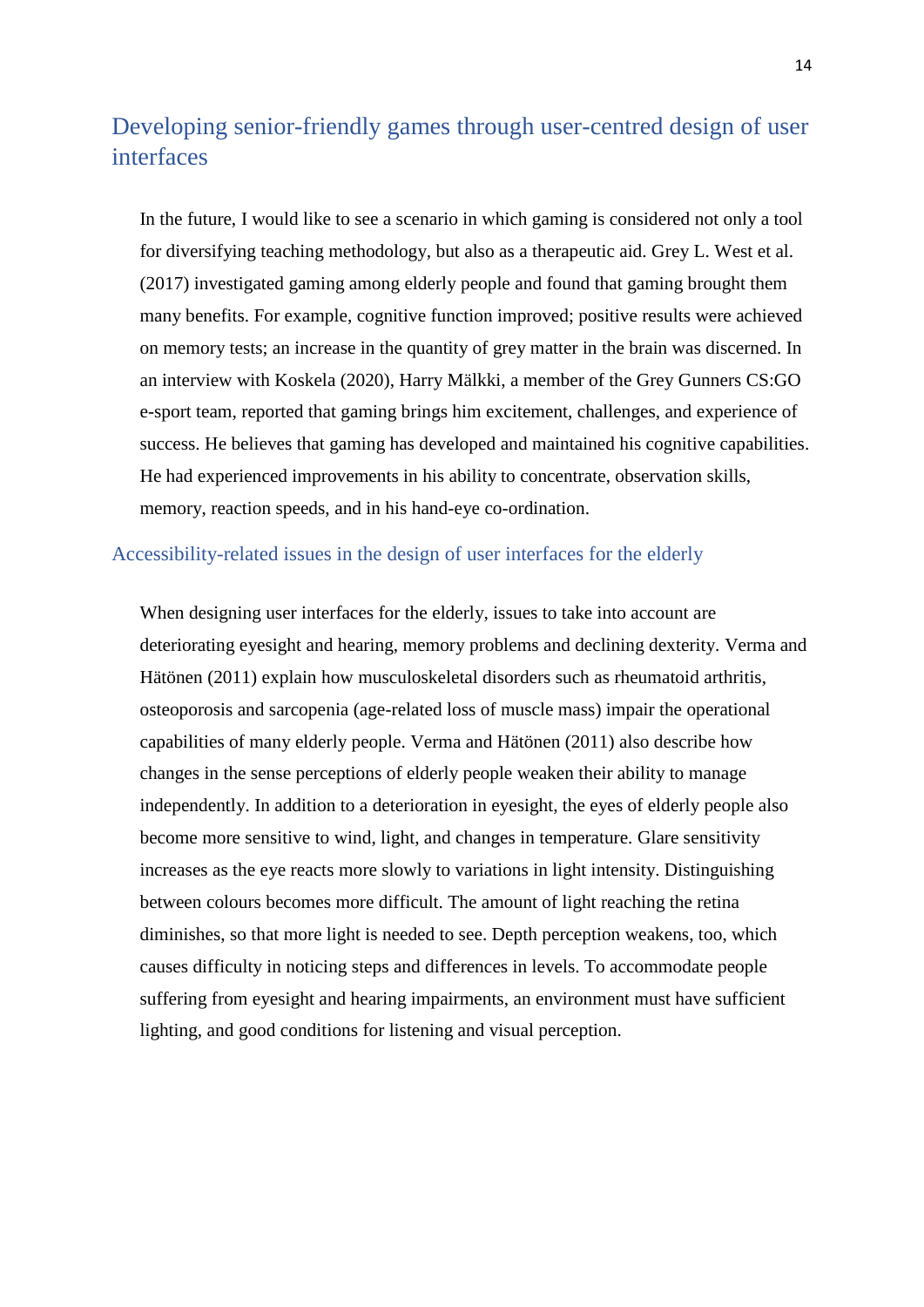Jaana Leikas, a researcher at the Technical Research Centre of Finland (VTT), describes in an interview with Hilkka Säävälä (2016) how information and communications technology relies on the senses, and in particular on the interplay between sight, dexterity and memory. According to Leikas (2018), poorly designed user interfaces discourage social participation among the elderly; as a result, many senior citizens become depressed and feel isolated. Some elderly people find using modern technology a humiliating experience, because the design of devices takes no account of their reality and their needs. Senior citizens want to feel like fully functional, competent people; the key to supporting this desire is the right kind of user-centred interface design.

# <span id="page-15-0"></span>Gamified teaching methods used in community colleges

In my experience, senior citizens are not very familiar with a range of different games. Many of the seniors on my courses got their first experiences with different kinds of gamified teaching methods in my classes. In this current project, I am utilizing gamified activities which I developed earlier for use as teaching aids in community colleges in the Central Uusimaa region. The activities have been tested with elderly learners. While testing such teaching games with groups of elderly community college students, I noticed that the games had to be adjusted to allow these students more time to respond to questions, compared with other groups of students with whom I have used similar activities. Also, the multiple-choice answer format has been simplified to a choice between two alternative answers. At Sastamala Community College, the Quizizz platform is being introduced for teaching purposes

[\(https://quizizz.com/profile/5e838132472865001c613161\)](https://quizizz.com/profile/5e838132472865001c613161). With Quizizz, senior learners can test their grasp of new material in the form of a game. I have developed a set of learning activities called "Threats on the Web: be safe in cyberspace<sup>1</sup>". The activities are aimed at elderly learners at Sastamala Community College and are arranged in two parts. In the first part, the students watch a short video about cyber security, malware, phishing, and how to protect oneself against online fraud using Google Image Search. In the second

**.** 

<sup>1</sup> In Finnish, "Verkon vaarat: Liiku turvallisesti kybermaailmassa"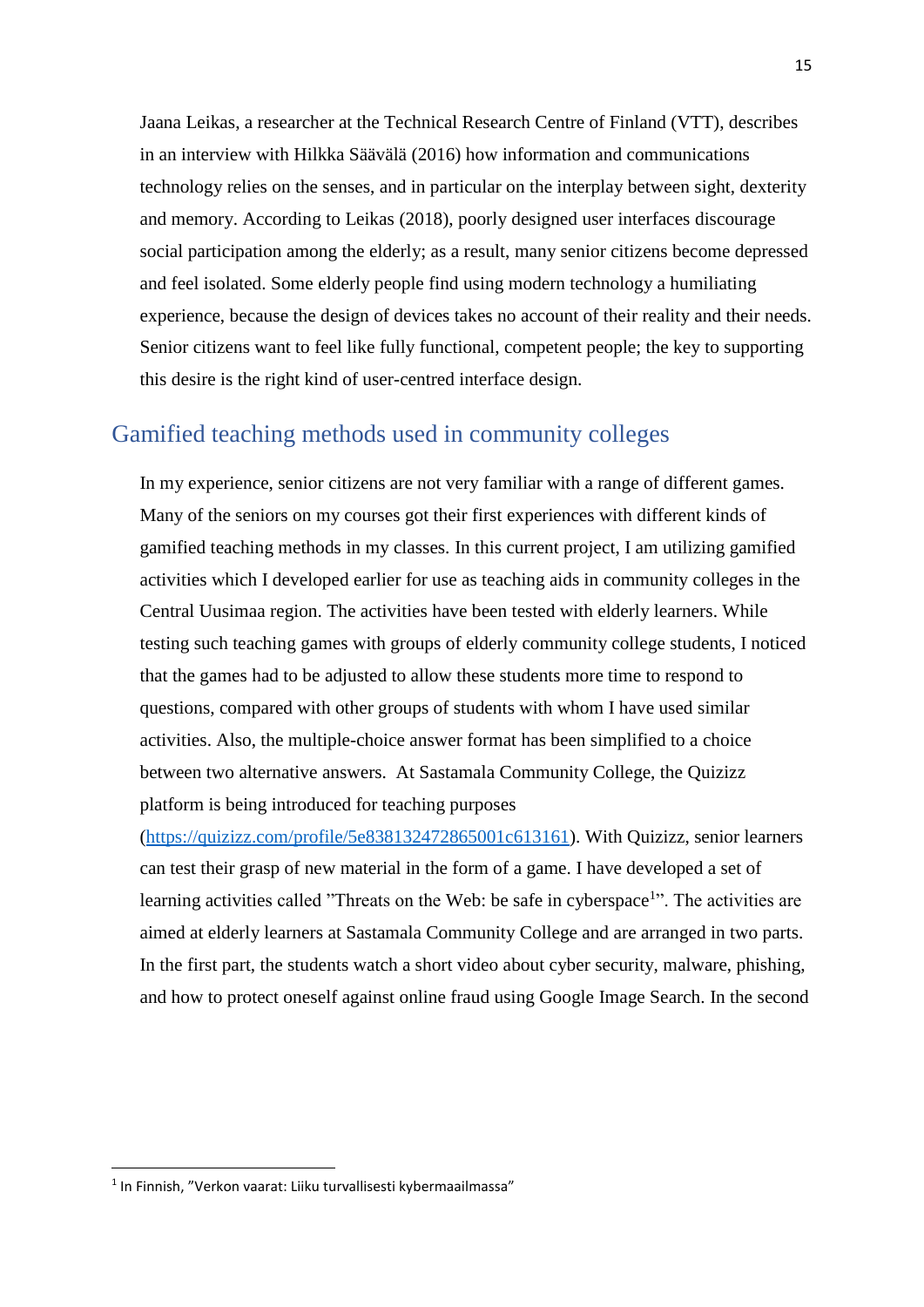part, the issues covered in part one are reviewed with the help of a Quizizz game. The game can be played on a mobile device or a computer.

At each step of the game, the players see a question and two alternative answers, from which they select the correct one.

You see that your neighbour has published a public post on social media saying that they will be spending the next month at their summer cabin. What do you do?

| I will warn my neighbour that it's unwise   I will wish my neighbour a wonderful |          |
|----------------------------------------------------------------------------------|----------|
| to post information publicly on social                                           | holiday. |
| media. Criminals might take advantage of                                         |          |
| such information.                                                                |          |

#### *Figure 3. A game dealing with the risks of the internet aimed at elderly learners*

In the past, I have also used the Kahoot platform to develop educational games for revising topics taught earlier in the course [\(https://create.kahoot.it/\)](https://create.kahoot.it/). The plan is to develop more Kahoot-based games to support language teaching at Sastamala Community College. These games will be tested in practice on courses in the autumn semester 2021. A third gaming platform which will be tried out for teaching purposes at Sastamala Community College is called Seppo [\(https://seppo.io/fi/\)](https://seppo.io/fi/). In the autumn semester 2021, as remote online courses start up, feedback will be collected on the educational gaming activities mentioned above. In addition, as lessons proceed, teachers will take note of the thoughts and feelings of their elderly students regarding the use of games as an aid to teaching and learning. When the courses are over, participants will receive a feedback form, asking about their attitudes and feelings towards the introduction of gamified activities as teaching aids, and whether they think gamified teaching methods lowered the threshold for them to experiment with new forms of technology.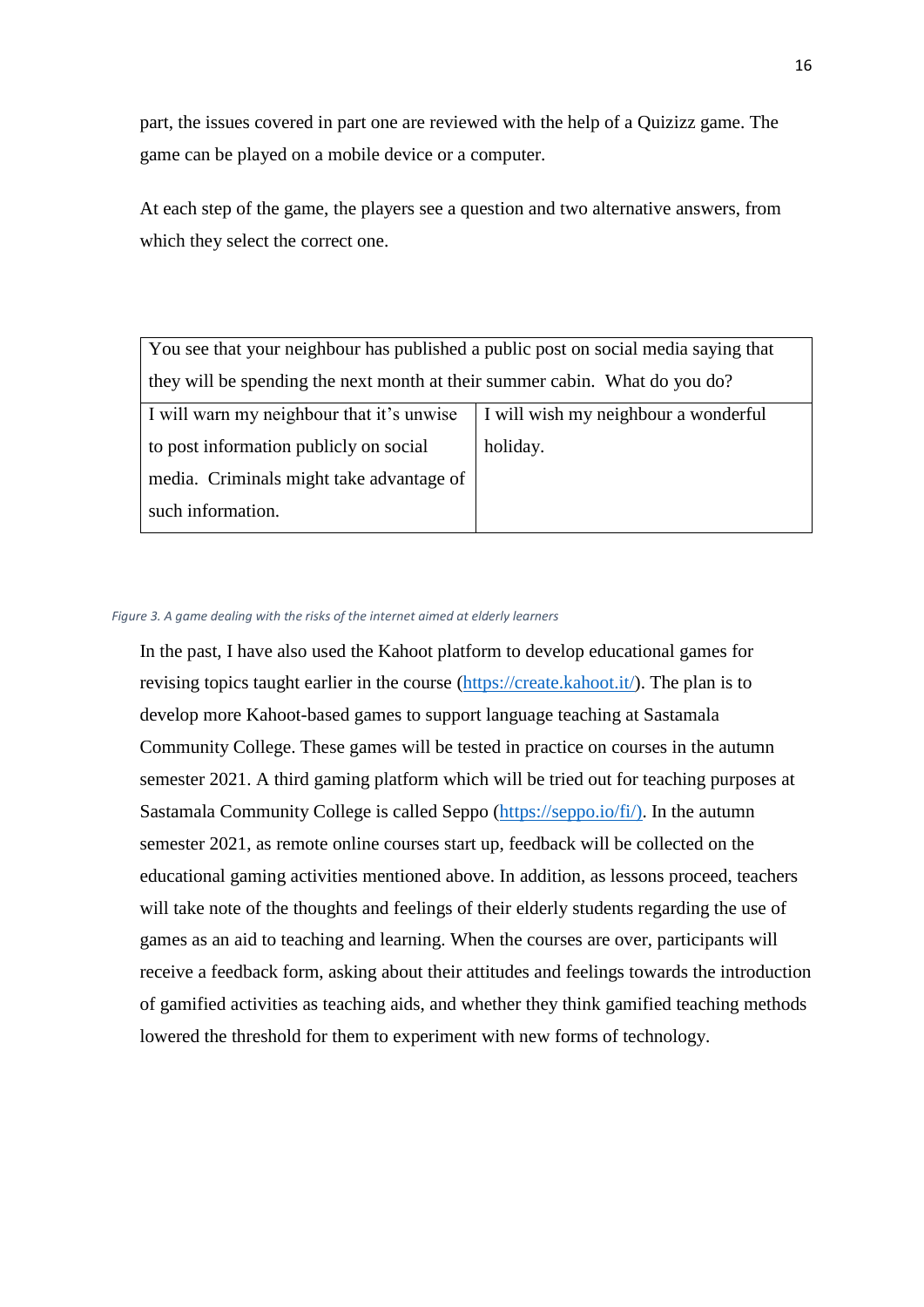### <span id="page-17-0"></span>**Conclusions**

Keeping senior citizens ever more engaged with our digitalizing society is important for societal well-being. Making digital services accessible to everybody and avoiding the marginalization of elderly people are hallmarks of a society's social sustainability. In the course of this research project, we will find out how receptive elderly learners are to the adoption of gamified teaching methods, and whether such methods are a good way to lower the threshold for older learners to use new technology. In the future, it would be interesting to introduce virtual technology games aimed at elderly people, too. These games could simulate for the players environments in which seniors feel particularly discouraged from using technology and could include educational elements. With the help of virtual technology, seniors could practise in a secure, simulated environment the kind of technology-related activities which they find intimidating. Technology-related activities which could be practised in simulated environments could be, for example, using a self-service check-out terminal in a supermarket, buying a public transport ticket from a vending machine, or dealing with banking business online.

# <span id="page-17-1"></span>List of sources:

Amr Kannan, "Learning through Games: Essential Features of an Educational Game" 2012. Instructional

Design, Development and Evaluation – Dissertations (PhD). 56.

[https://surface.syr.edu/idde\\_etd/56](https://surface.syr.edu/idde_etd/56)

Doyle Julie, Skrba Zoran, McDonnell Ronan, Arent Ben 2010. Designing a Touch Screen Communication Device to Support Social Interaction amongst Older Adults. 17-185. Conference proceedings. Proceedings of HCI 2010 (HCI).

Erkkilä Johanna 2015. Ikäihmiset tietoteknisinä vasta-alkajina. Pro Gradu -tutkielma. Tampereen yliopisto. Informaatiotieteiden yksikkö.

Eurheilu.com. CS:Go-Counter Strike:Global Offensive.<https://eurheilu.com/pelit/cs-go/>

Forssell Mirkka 2020. Virtuaaliteknologia tutuksi. Luento 12.1.2020. Keravan opisto.

Grey L. West, Benjamin Rich Zendel, Kyoko Konishi, Jessica Benady-Chorney, Veronique D. Bohbot, Isabelle Peretz, Sylvie Belleville 2017. Playing Super Mario 64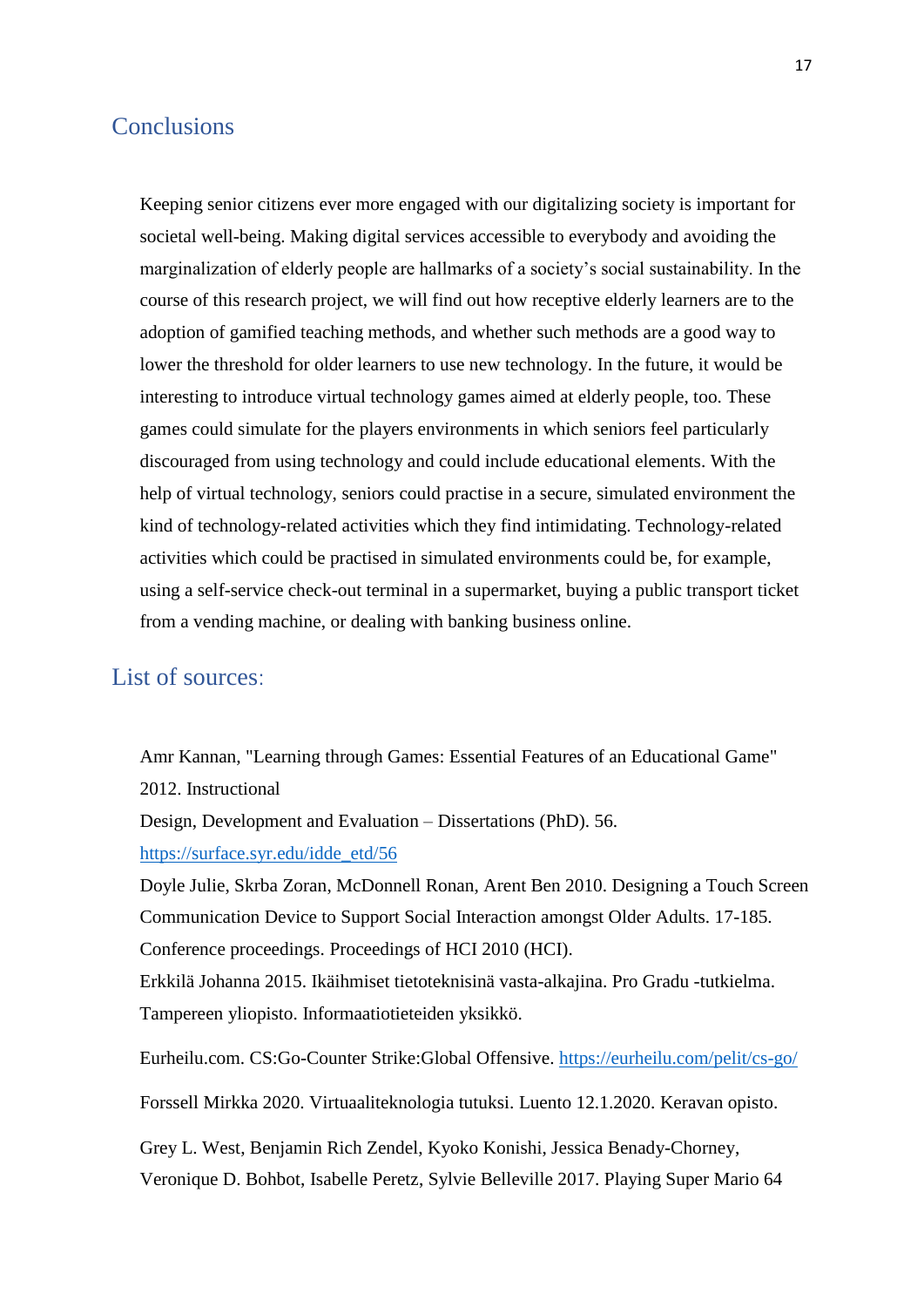increases grey matter in older adults. PLoS ONE 12(12): e0187779. Saatavana (30.1.2020): <https://doi.org/10.1371/journal.pone.0187779>

Jyrkämä Jyrki 2014. Ikäihmiset, teknologia ja toimijuus. Leikas, Jaana (toim.) Ikäteknologia. Vanhustyön keskusliitto. Helsinki

Koskela Leena 2020. Harry Mälkki 73, pelaa verkossa räiskintäpeliä- "Muisti paranee ja juttuseuraa riittää" Digi&Tekniikka. Iltalehti.

<https://www.iltalehti.fi/digiuutiset/a/386985a7-a332-409c-8f4d-3567b5361e8c>

Kumar Shreya, Ureel Leo C., King Harriet, Wallace Charles, Lessons from Our Elders: Identifying Obstacles to Digital Literacy through Direct Engagement. PETRA '13:

Proceedings of the 6th International Conference on PErvasive Technologies Related to Assistive Environments, (May 2013).

Laukka Michael 2018. Digitalisaation vaikutukset yksilön kuluttajakäyttäytymiseen. Informaatioteknologian tiedekunta. Kandidaatin tutkielma. Jyväskylä. Jyväskylän yliopisto.

Leikas Jaana 2018. Koppurasormin ja suurennuslasin avulla verkkopankkiin. VTT artikkelit. https://www.vttresearch.com/fi/uutiset-ja-tarinat/koppurasormin-jasuurennuslasin-avulla-verkkopankkiin

Mayer Richard E. 2019. Computer Games in Education. Annual Review of Psychology. 70:531-549.

Morris Anne, Goodman Joy, Brading Helena. Internet use and non-use:

views of older users, Universal Access in the Information Society **6**, 1, (June, 2007), 43- 57.

Plass Jan L., Homer Bruce D., Kinzer Charles K. 2015. Foundations of game based learning. Educational Psychologist 50(4) 258-283. Routledge, Taylor&Francis Group. Psychological Association.

Sakari Anne 2004. Ikääntyviä tietoyhteiskunnassa. Kulttuuriset ajattelutavat ja sosiaalinen tila. Jyväskylä. Jyväskylän yliopisto.